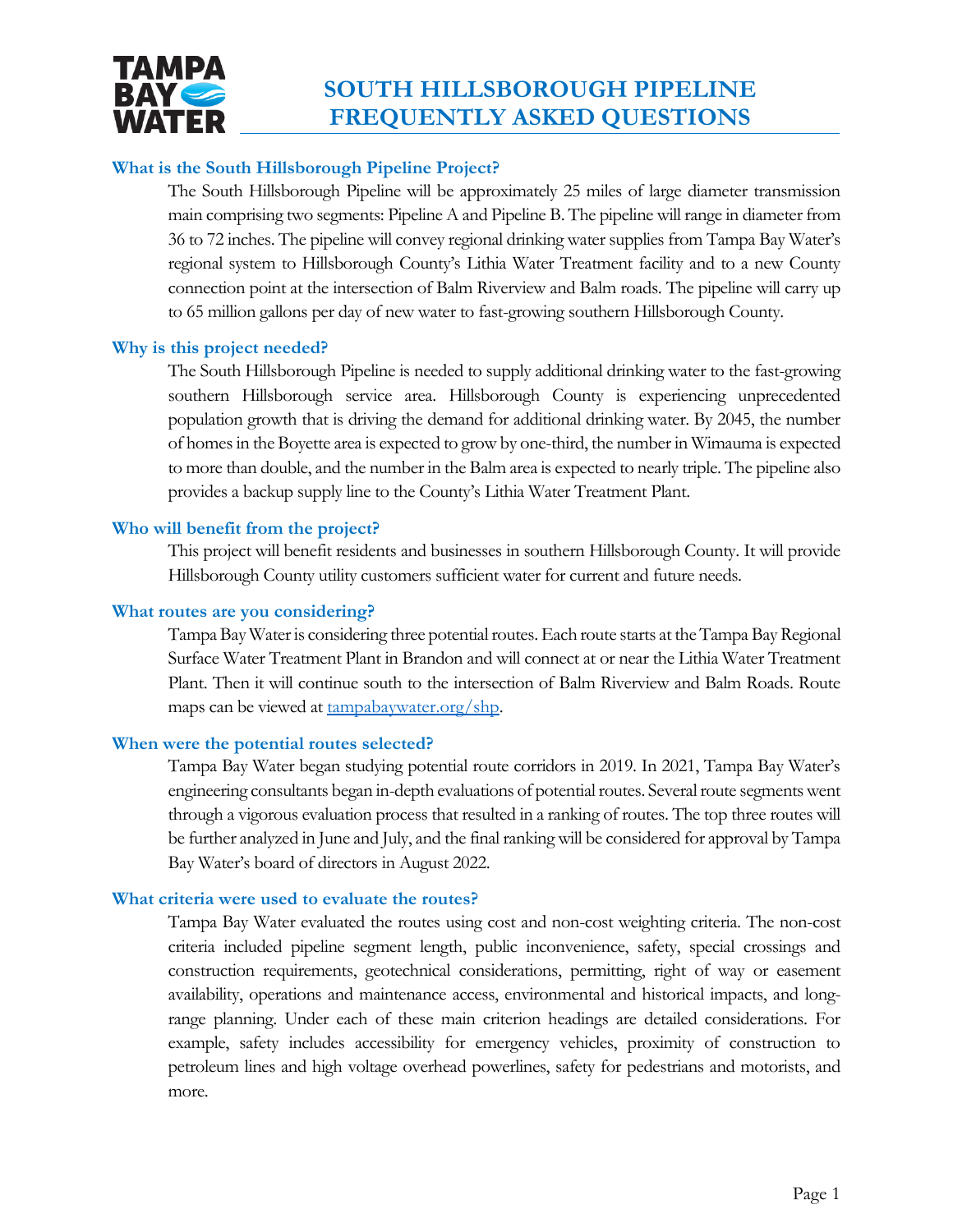#### **Did the public have input into the route?**

Yes. Public input played a role in the evaluation criteria weighting and will play a role in route ranking. In 2019, Tampa Bay Water solicited public input on alternative pipeline routes an online survey. That survey showed that public inconvenience, environmental impacts and cost were most important to the community. In 2020, the utility conducted a public opinion survey which confirmed the public's top criteria for selecting new projects. Engineers used that input to weight the evaluation criteria that was used to determine the route ranking. Additionally, residents and businesses along all of the final three potential routes will have the opportunity to provide input in a survey Tampa Bay Water is conducting June 14-July 8. Tampa Bay Water will also host a telephone town hall meeting on July 12. Input received will be provided to Tampa Bay Water's board of directors for consideration when they vote on a final route in August 2022.

#### **What is the project schedule? When will construction start and be completed?**

The pipeline's final design is scheduled to be complete in mid-2024, with property acquisition complete in late 2024, after which construction bidding will begin. The project is scheduled for final completion in early 2028.

#### **How will you acquire property for the pipeline route?**

Once a pipeline route is approved, the route will be refined to determine the exact location and sizes of easements needed. If property is needed within an approved pipeline route, Tampa Bay Water land agents will meet with the property owner to discuss purchasing an easement at a fair market value. An easement allows a portion of a parcel to be used for public services, such as water, sewer or storm water pipelines, or other utilities.

A property owner from whom we purchase an easement will continue to own their property, but the rights to the land are shared with Tampa Bay Water on a permanent or temporary basis. Permanent easements are perpetual — they will remain with the property even if the property is sold or transferred. Temporary construction easements are used to provide adequate space for construction and are limited in duration.

As a last resort, when terms of negotiation cannot be resolved, Tampa Bay Water has the authority to acquire the designated land through the power of eminent domain. Eminent domain allows local governments and utilities to acquire private property for public use with just compensation through legal action.

#### **Will this pipeline connect to new subdivisions?**

No. This pipeline will be part of the wholesale water transmission system, not the local government retail system. Tampa Bay Water is a regional water supply authority that provides water to the six local governments it serves: Hillsborough County, Pasco County, Pinellas County, New Port Richey, St. Petersburg and Tampa. Those governments, in turn, provide water to their customers.

#### **Will this project increase my water bill?**

No. This pipeline will be part of the wholesale water transmission system, not the local government retail system. It has no direct impact on your residential water bill.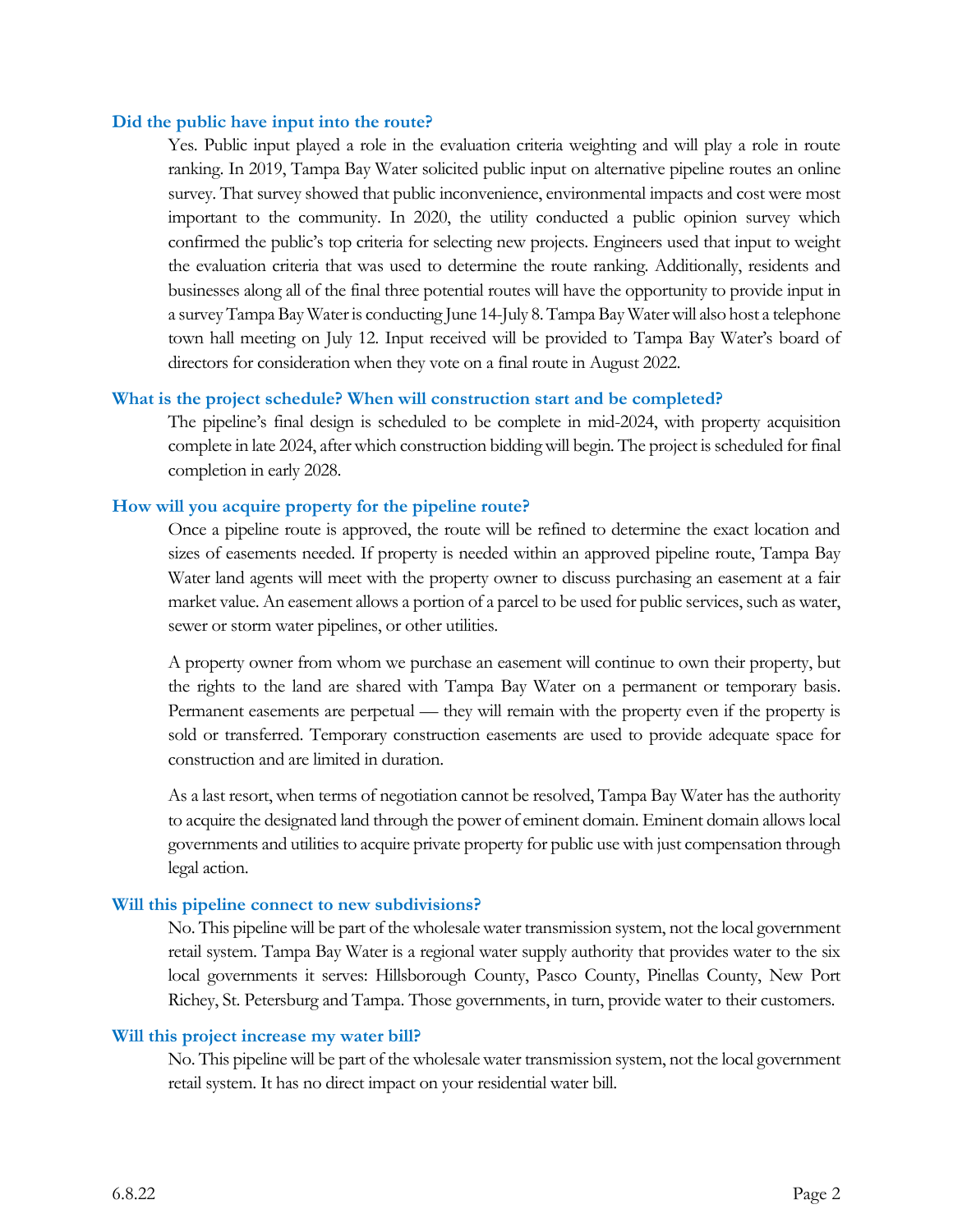#### **Is this project enabling growth?**

Tampa Bay Water has no authority to control growth. We have an unequivocal obligation to meet the water demands of our customers. As their water needs grow, we have to respond by either adding new supplies, expanding our delivery network, or both. Growth is controlled by local cities and counties.

#### **Will there be traffic impacts? Will construction close roads?**

The exact impacts will be known once a route is selected, designed and permitted. Any detours, road or lane closures will be clearly marked and communicated to the public. Tampa Bay Water and its contractor will ensure residents, businesses, emergency services, the Hillsborough County Sheriff's Department, HART and any nearby schools are notified in advance of detours and lane closures.

#### **Will the construction affect access to homes and businesses along the construction route?**

The exact impacts will be known once a route is selected, designed and permitted. Once the route is designed and construction details are known, we will work closely with those affected to ensure access is maintained. Residents and businesses will be notified in advance of road closures and detours.

#### **What anticipated noise disturbances are associated with this project?**

Those living and working near the project site can expect to hear construction noise associated with trucks and heavy equipment. Construction is expected to take place Monday through Friday from 7 a.m. to 6 p.m., although occasional night and weekend work may be needed.

#### **What is typically involved in pipeline construction?**

Before construction begins, shallow wells will be installed and pumped continuously to dewater the areas to be excavated. Dewatering systems must run 24 hours a day until construction in an area is complete. These systems include noise-minimizing diesel pumps and a small-diameter, temporary pipeline to direct water away from the construction area so that tunnel pits and shafts can be safely built.

Crews will then use heavy equipment to excavate trenches and install trench boxes to keep crews safe while they are installing the pipe segments. After the pipe is installed, crews will backfill the trenches. If roads are disturbed during construction, temporary drivable surfaces will be placed. Once construction is complete, all disturbed roadways will be repaved and restriped. All construction areas will be restored to the same or better condition than before construction began.

#### **What is typically involved in tunneling operations?**

Tunneling requires special equipment and special construction techniques. If a tunnel boring machine is used, pits are excavated on each side of the crossing (road, river/stream, railroad), and then a tunnel boring machine is placed in one pit and tunnels to the other, installing the pipeline while simultaneously excavating.

Dewatering systems are installed prior to construction and must run 24 hours a day until construction in an area is complete. These systems include noise-minimizing diesel pumps and a small-diameter, temporary pipeline to direct water away from the construction area so that tunnel pits and shafts can be safely built.